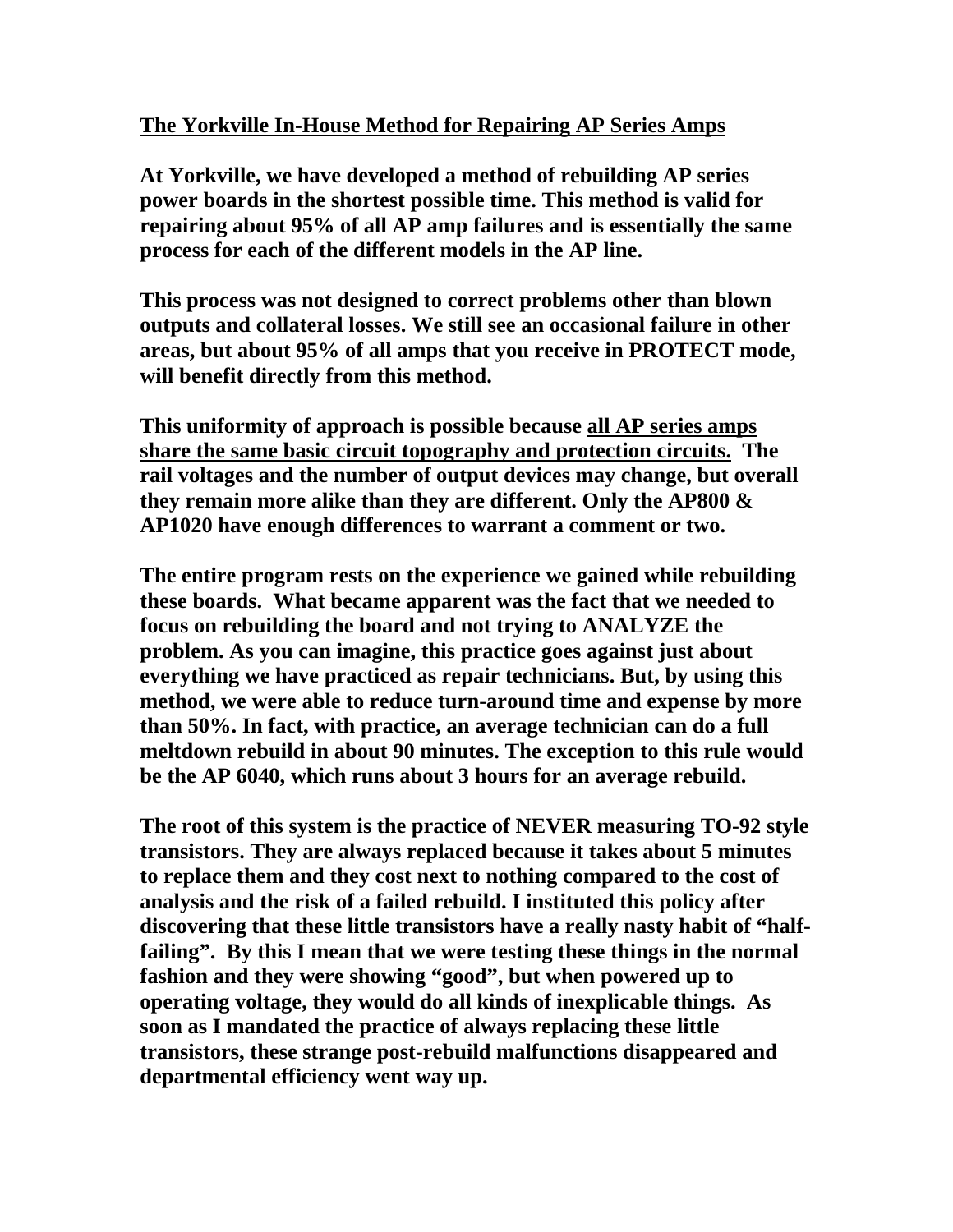#### **Determining which channel is blown**

**In order to determine which channel(s) requires repair, it is only necessary to open the chassis and flip the upper circuit board out of the chassis without disconnecting any wires ( be sure to insulate the board from touching the chassis when in this position). Then all you need to do, is turn on the power and measure the voltage across ZD7 on each power board. (The location of ZD7 is shown on the M1146 Diodes & Semi's PDF) If the voltage here is less than the zener rated voltage of 16volts, the board under test is blown and probably in DC offset.** 

## **Locating Defective Parts**

**Attached to this file are 3 PDF's that locate and identify all the components which require measuring. For the purpose of clarity I have divided the components into 4 groups, each with its own colour. Further to this, I separated the parts into 2 PDF's, one for resistors and one for semiconductors. In order to provide maximum clarity, I have expanded isolated areas of the circuit board, showing only the area of the board, which is home to the suspect components. By doing this I have cropped out half of the output transistors, emitter resistors and tier diodes (MR854) from view. Please be certain to test these none-visible parts along with the rest of the output devices , resistors and diodes.** 

## **The PDF Colour Coding**

**Green These are the large transistors and Fet's.** 

**Simply test these with your diode checker and replace any shorted units. You will almost never need to replace the tier Fet's, they never seem to fail, but we check them anyway. Although it is not shown on the PDF, you will need to check the output crowbar TRIAC for shorts, along with everything else.** 

**Blue These are all the diodes to be measured (remember, we only show 4 of the 8 MR854 tier diodes which must all be measured). The only significant measurement in this group will be a short circuit which signifies a diode to be replaced.**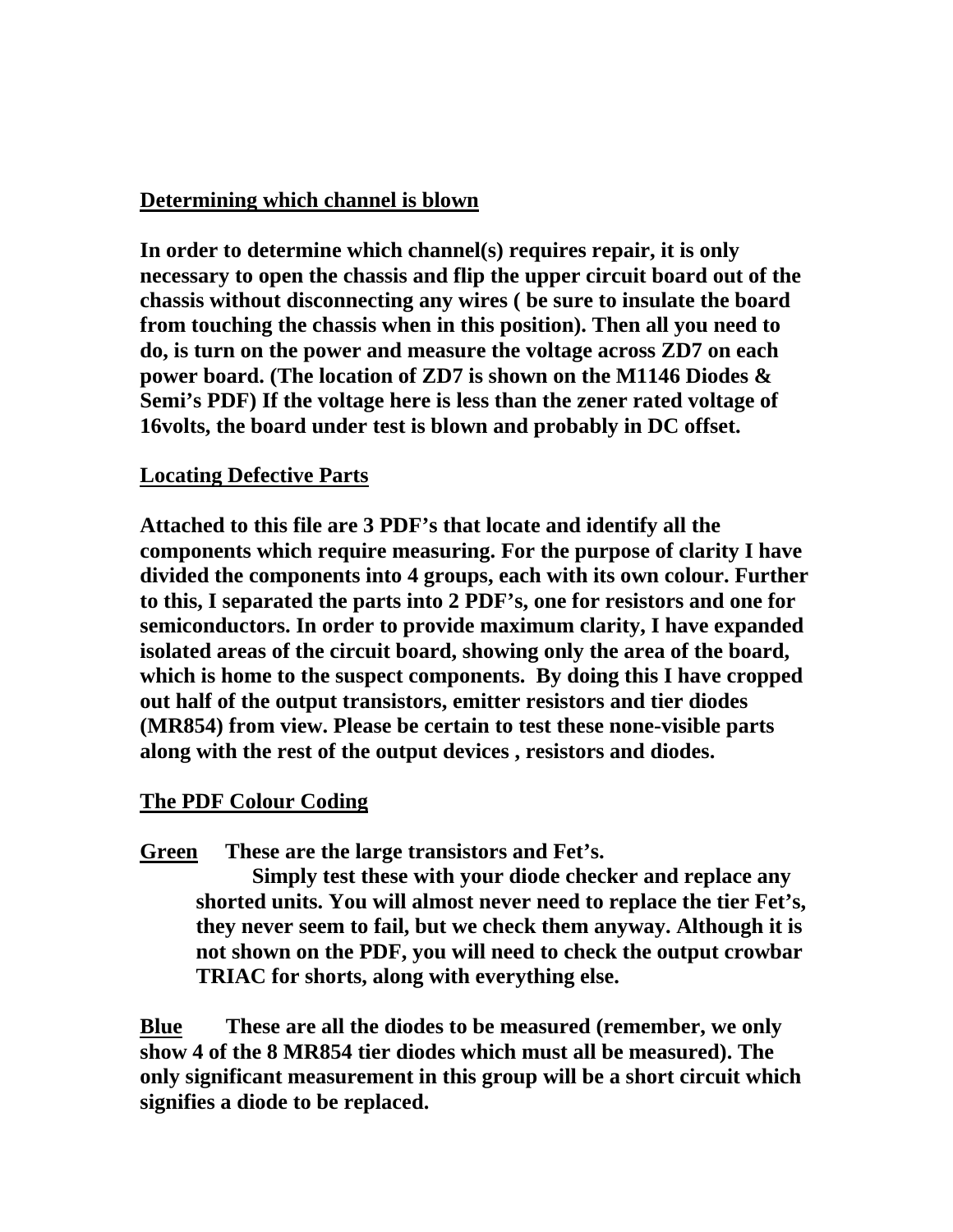# **Red NEVER MEASURE THESE, Always replace these 8 transistors**

**Yellow These are the resistors to be measured. You are only interested in units, which measure open circuit, all other readings are meaningless at this time Please note that we are only measuring resistors of 249 ohms or less, with the exception of the 2 x 3K resistors and the 10K trim pot.** 

#### **The Process**

**With the component side up and the heatsinks farthest from you. We use a continuity checker (you may use a diode checker) and begin by checking the 8 emitter resistors for open circuit. I immediately cut out any components that measure defective, We do not unsolder the lead fragments until I have cut away all the various bad parts.** 

**Next. Measure the MR854 tier diodes and cutout any bad ones. Now measure all the transistors outlined in GREEN, cut out or remove any which are shorted. The output devices must obviously be unsoldered to remove them from the board.** *Please note that it is not uncommon to find it necessary to unsolder and isolate all of the output bases and emitters in order to find all the shorted output devices.*

**Now measure all diodes in BLUE (except theMR854 that you have already done) and cut out any that read short. When that is done you may measure all resistors shown in YELLOW, and cut out any that read open circuit. It is also a good idea to check the bias trim pot (orange colour) just to be safe.** 

**Once you have located and cut out all the short and open components, it is time to unsolder and remove all the remaining pieces of the component lead wires from the board. After that, collect all the parts you need and install them to the board.** 

**For the sake of efficiency, I have small parts bins on the bench which have quantities of all the values of resistors I need and all the diodes as well. I only go to the main parts bins to get the big transistors required for the job. (10 different resistors and 6 different diodes will cover 90% of the work). I also keep the mandatory TO-92 devices on my desk because they are always replaced on every job.**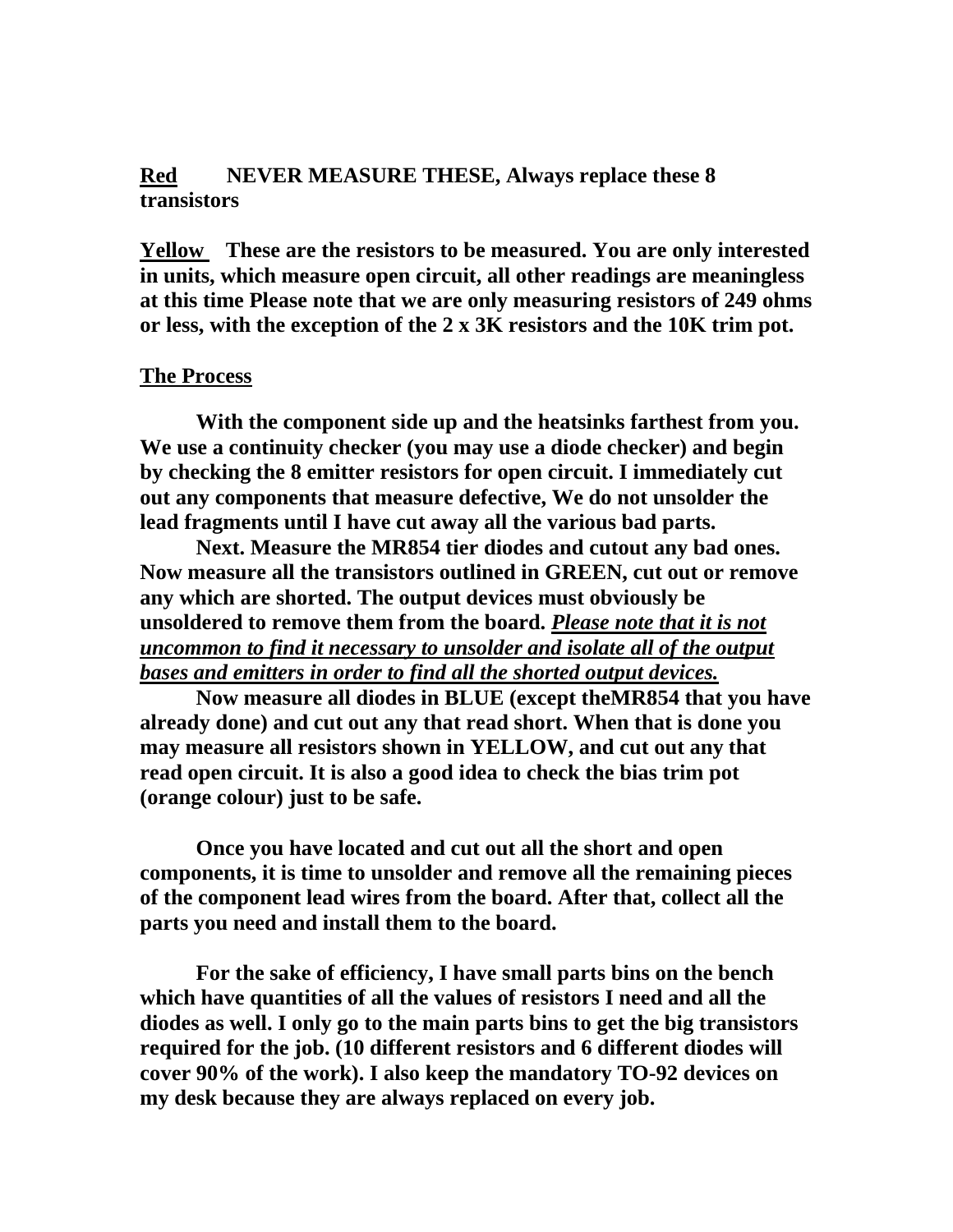**After you have replaced all the defective parts, it is time to repeat the measurement process. This is a precaution against installing the wrong value or inverting the polarity of a diode and things like that. This time the values you measure will be quite close to the value of the installed resistors (except for R11 which usually reads about 16ohms).** 

**When you are satisfied that all the right parts are in the right places and measuring the appropriate value, you may proceed to a soft start power up of the board. If all goes well, you need only set the bias and return the board to the chassis.** 

#### **Exceptions to the rules**

**There will be rare occasions when the voltage amp will be compromised as well as the current amp. In this case it is only necessary to use the same basic process to repair the voltage stage. And as always, just replace the small signal transistors as we do for the current amp stage. In order to effectively deal with the voltage amp, it will probably be necessary to electrically isolate the voltage amp from the current amp. To do this I have created a PDF called "Separate voltage and current amps AP4040". When you are finished the repair, just restore the original connections for normal operation.** 

**The AP6040 is a special case as a rebuild. This is due to the fact that a 6040 is really pretty much 2 AP4020's on each output circuit board. In order to repair these boards, you should treat them as a permanently bridged AP4020. Repair each half of each channel as if they were separate AP4020's. Due to the high currents generated in the bridged condition, these amps are more susceptible to destroying circuit board traces than their un-bridged counterparts. Please keep a sharp lookout for bad traces on this board. Because this amp is really 4 complete amps an two boards, we found the rebuild times to be twice what they are for our regular two channel amps.**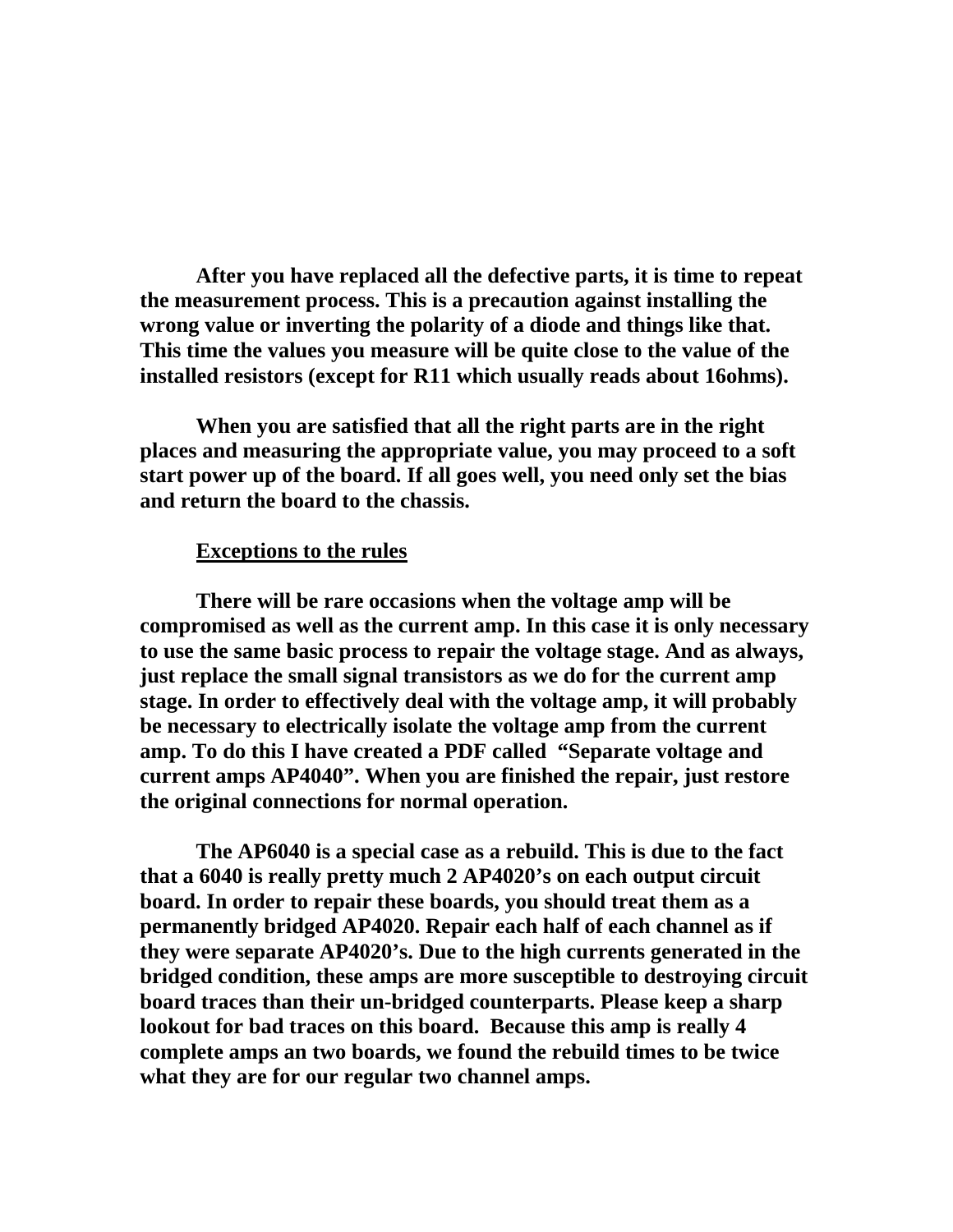WITH FLAT SIDE UP AS SHOWN. 9 Q31 IS HAND INSERTED AND BENT OVER



 $\bigcirc$ 

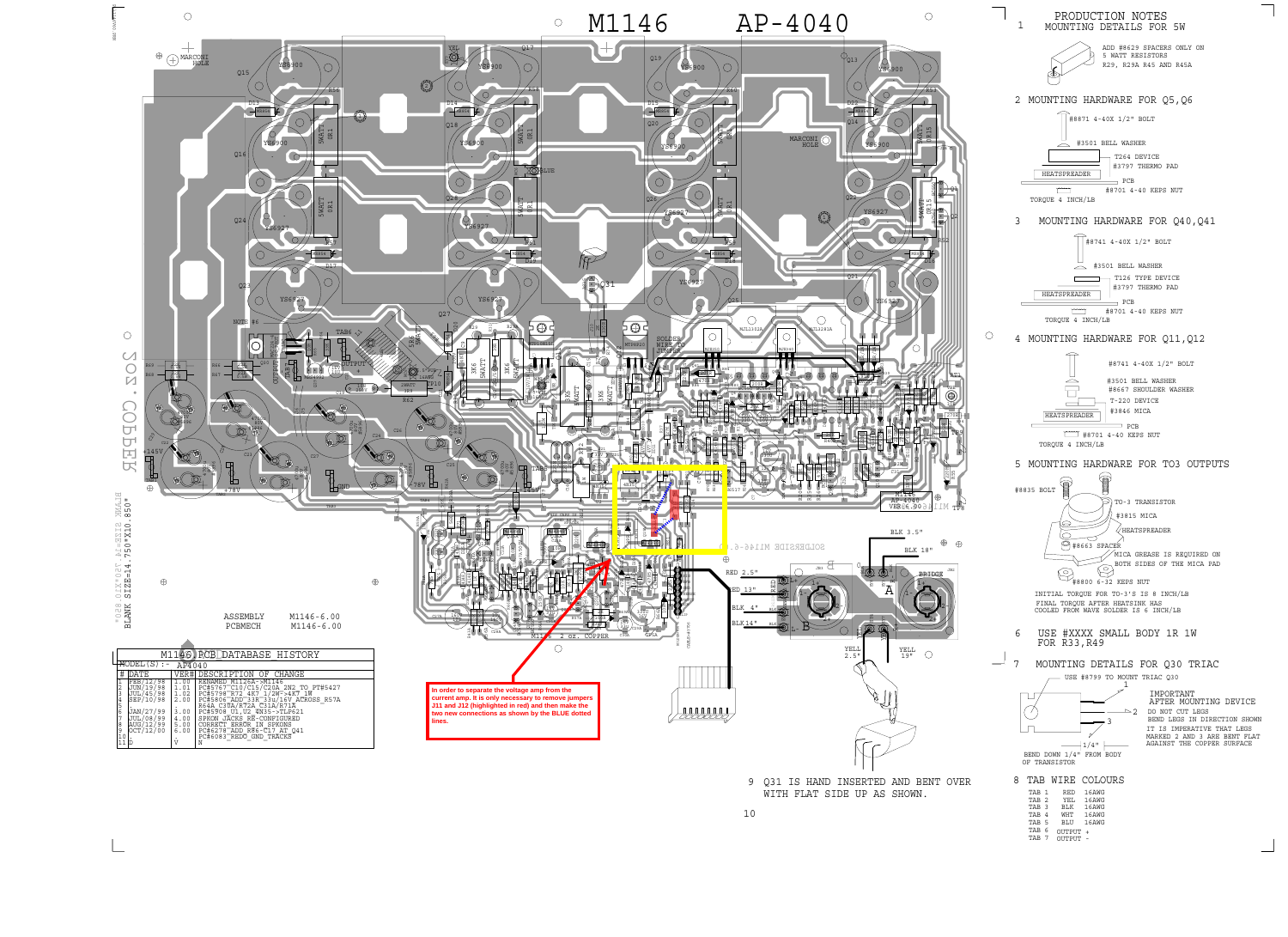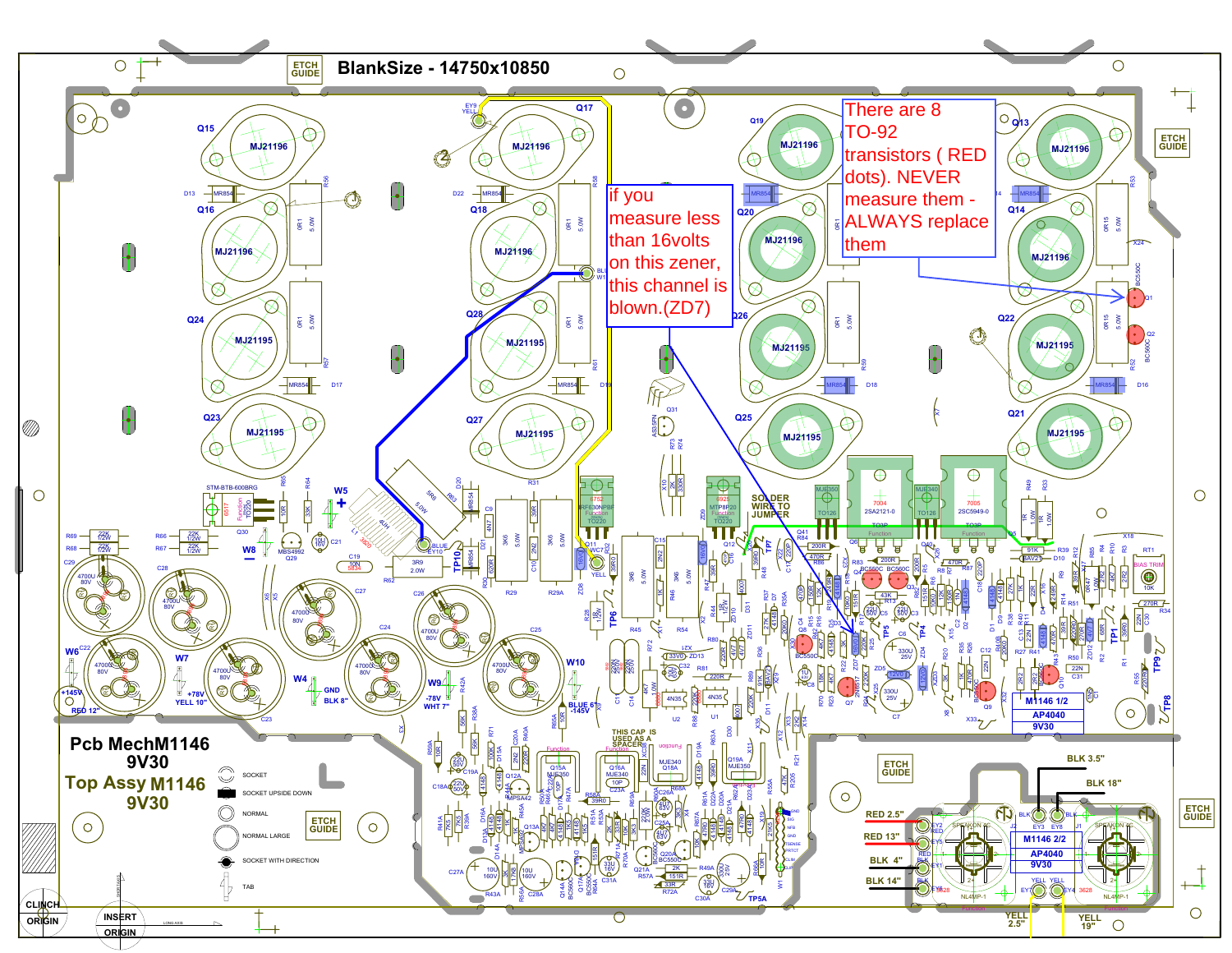